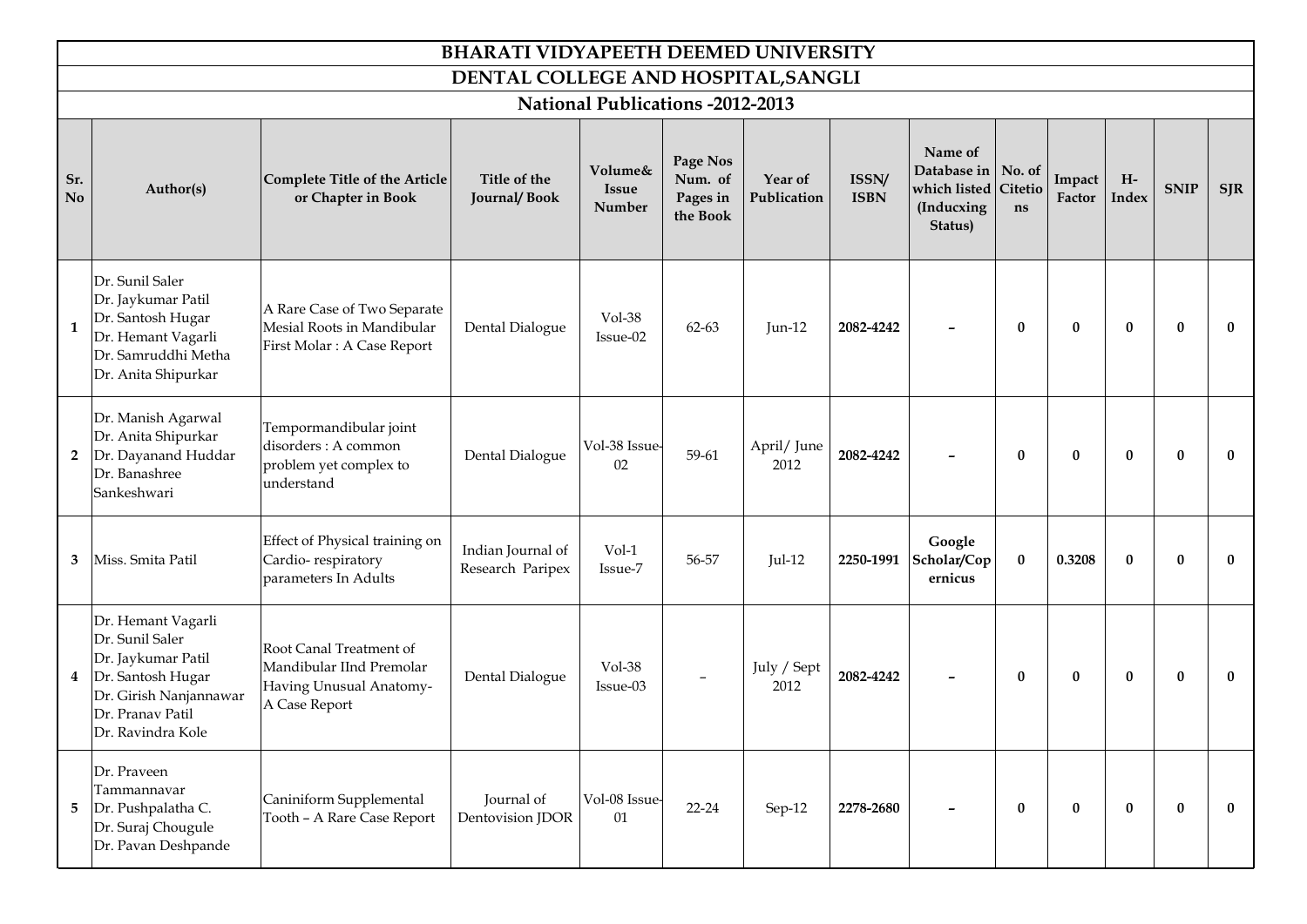| 6 | Dr. Pooja Pharne<br>Miss. Smita V. Patil                            | A Role of Piezo-surgery in<br>different fields of dentistry-<br>Case series                                                                                                                     | MJDYPU Kolhapur                                          | Vol- $06$<br>Issue-01 | 71-75     | Sep-12            | 0975-2870  | <b>Index</b><br>Copernicus                      | $\bf{0}$ | 0.6908       | $\mathbf{0}$ | $\bf{0}$     | $\mathbf{0}$ |
|---|---------------------------------------------------------------------|-------------------------------------------------------------------------------------------------------------------------------------------------------------------------------------------------|----------------------------------------------------------|-----------------------|-----------|-------------------|------------|-------------------------------------------------|----------|--------------|--------------|--------------|--------------|
| 7 | Dr. Dayanand Huddar<br>Dr. B. Sandhyarani<br>Dr. Girish Nanjannawar | <b>Effect of Denture Cleanser on</b><br>Weight, Surface Roughness<br>and Tensile Bond Strength of<br><b>Two Resilient Denture Liners</b>                                                        | The Journal of<br>Contemporary<br><b>Dental Practice</b> | $Vol-13$<br>Issue-05  | 607-611   | Sep-Oct-<br>2012  | 10024-1195 | Google<br>Scholar/<br>Scopus                    | 5        | $\bf{0}$     | $\bf{0}$     | 0.374        | 0.173        |
| 8 | Dr. Girish Nanjanwar.<br>Dr. Lalita Nanjanwar<br>Dr. Hemant Vagrali | Pulp stone - An Endodontic<br>Challenge: Successful<br>retrieval of exceptionally<br>long pulp stones measuring<br>14mm & 9.5mm from the<br>palatel roots of maxillary<br>molars- A Case Report | Contemptory<br><b>Dental Practice</b>                    | Vol-13<br>Issue-05    |           | Sep-Oct-<br>2012  | 10024-1216 | Pubmed<br>Google<br>Scholar/<br>Scopus          | 3        | $\bf{0}$     | $\bf{0}$     | 0.374        | 0.173        |
| 9 | Dr. Ajinkya Patil                                                   | Evaluation of Micro implant<br>use in Orthodontic Practices<br>in India: An Opinion-based<br>survey                                                                                             | The Journal of<br>Indian Orthodontic<br>Society          | Vol-46<br>Issue-03    | $42 - 45$ | Oct.-Dec.<br>2012 | 10021290   | Google<br>Scholar/<br>Scopus                    | $\bf{0}$ | $\bf{0}$     | $\bf{0}$     | $\bf{0}$     | $\Omega$     |
|   | 10 $Dr.$ Anil Patil.                                                | Total Oral Rehabilitation of<br>Oligodontia Associated with<br>Early Childhood Caries: A<br>Case Report with 18 Months<br>Follow-up                                                             | Dental Dialogue                                          | Vol-38<br>Issue-09    |           | Dec-12            | 2082-4242  | researchget                                     | 1        | $\bf{0}$     | 1            | $\bf{0}$     | $\Omega$     |
|   | 11  Dr. C. N. Shrinivas                                             | Efficacy of aceclofenac &<br>Diclofenac sodium for relif of<br>post operative pain afterthird<br>molar surgery- a randomased Pharmacotherapeut<br>open label comparative<br>study.              | Journal of<br>Pharmacology &<br>ics                      |                       |           | Dec-2012          | 9765018    | Web<br>Science/<br>Google<br>Scholar/<br>Scopus | 3        | $\mathbf{0}$ | $\mathbf{0}$ | $\mathbf{0}$ | $\Omega$     |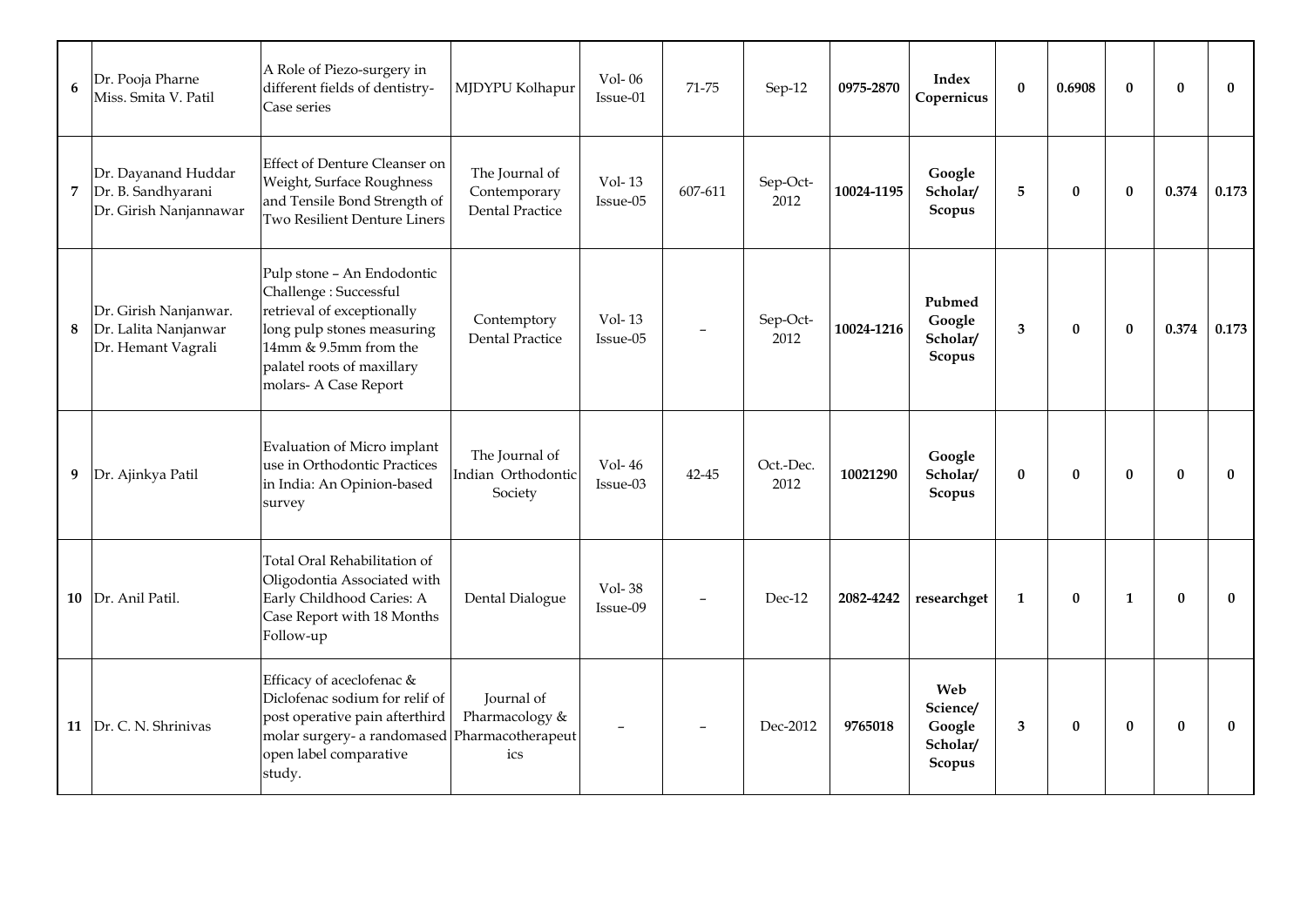| 12 | Dr. Girish Nanjannwar<br>Dr. Jaykumar Patil<br>Dr. Santosh Hugar                                                                   | Use of Clinical Bleaching<br>with 35 % Hydrogen<br>Peroxide in Esthetic<br>Improvement of Fluorotic<br>Human Incisors In-vivo                                                                                                         | The Journal of<br>Contemporary<br><b>Dental Practice</b>                   | $Vol-14$<br>Issue-2   | 1 <sub>to</sub> 9 | Jan-13            | 1526-3711 | Pubmed<br>Google<br>Scholar             | 3                       | $\bf{0}$         | $\bf{0}$ | 0.507    | 0.211    |
|----|------------------------------------------------------------------------------------------------------------------------------------|---------------------------------------------------------------------------------------------------------------------------------------------------------------------------------------------------------------------------------------|----------------------------------------------------------------------------|-----------------------|-------------------|-------------------|-----------|-----------------------------------------|-------------------------|------------------|----------|----------|----------|
| 13 | Miss. Nilima Patil.                                                                                                                | Scalp hair fungal infection In<br>Miraj-Sangli With Reference<br>To Antifungal Susceptibility<br>Testing of Dermatography                                                                                                             | Research Journal of<br>Pharmaceutical,<br>Biological &<br>Chemical Science | Vol-4<br>Issue-1      | 1068-1075         | Jan-Mar-<br>2013  | 0975-8585 | Google<br>Scholar/<br>Scopus            | $\bf{0}$                | 0.35             | 0        | $\bf{0}$ | 0.16     |
| 14 | Dr. Sampada Kanitkar<br>Dr. Kaushal Shah<br>Dr. Rajesh Koppikar<br>Dr.Aniruddha Varekar<br>Dr. Pavan Deshpande<br>Dr. Amol Karagir | Dentigerous cyst, A Variety<br>of Odontogenic jaw cyst and<br>Review of litrature                                                                                                                                                     | Dental Dialogue                                                            | Vol-<br>Issue-        | 141-143           | Jan-March<br>2012 | 2082-4242 |                                         | $\boldsymbol{0}$        | $\bf{0}$         | $\bf{0}$ | $\bf{0}$ | O        |
| 15 | Dr. Rajesh Koppikar                                                                                                                | The effect of sub-<br>antimicrobial dose-<br>doxycycline periodontal<br>therapy on serum<br>inflammatory biomarker C-<br>reactive protein levels in post<br>menoposal women:<br>A2 year, double blinded,<br>randomized clinical trial | Contemporary<br><b>Clinical Dentistry</b>                                  | Vol-04<br>Issue-01    | 71-73             | Jan-March<br>2013 | 0976-237x | Pub<br>Med/Google<br>Scholar/<br>Scopus | $\mathbf{3}$            | $\bf{0}$         | $\bf{0}$ | $\bf{0}$ | 0        |
|    | 16 Dr. Banashree<br>Sankeshwari                                                                                                    | Impression Technique for<br>management of fabby ridges<br>in complete dentures-A<br>Review                                                                                                                                            | Orosphere                                                                  | Vol-04<br>Issue-02    | 06 to 08          | Apr-13            | 2248-9231 |                                         | $\bf{0}$                | $\boldsymbol{0}$ | 0        | $\bf{0}$ |          |
| 17 | Dr. Ragvendra Adaki<br>Dr. Shridevi Adaki                                                                                          | Acoustic Analysis & speech<br>Intelligibility in patients<br><b>Wearing Conventional</b><br>Dentures & Rugae<br>Incorporated Dentures.                                                                                                | The Journal of<br>Indian<br>Prosthodontic<br>Society                       | Vol- $04$<br>Issue-03 | 413-420           | Mar-13            | 0972-4052 | Google<br>Scholar                       | $\overline{\mathbf{2}}$ | $\bf{0}$         | $\bf{0}$ | $\bf{0}$ | $\bf{0}$ |